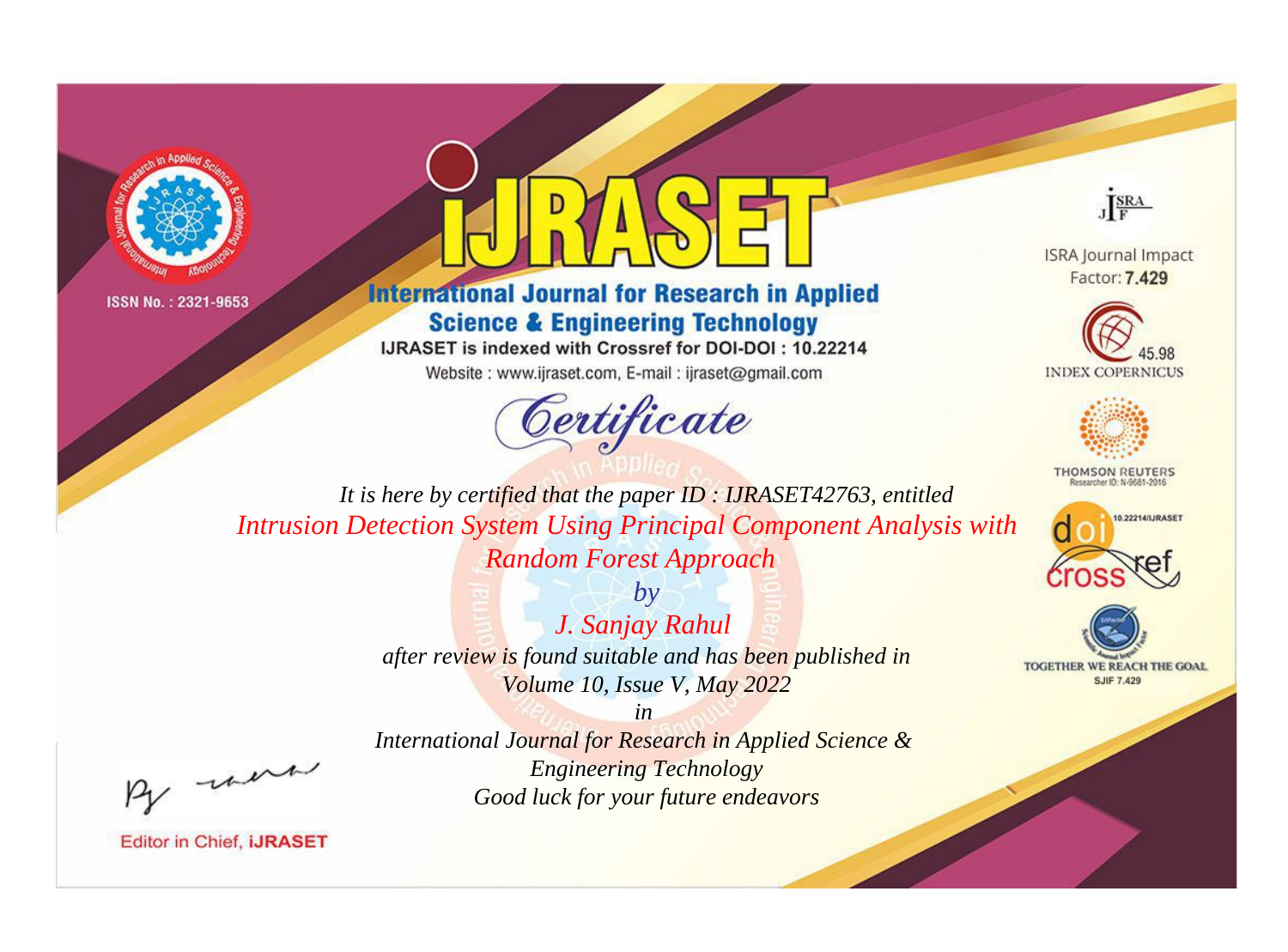



**International Journal for Research in Applied Science & Engineering Technology** 

IJRASET is indexed with Crossref for DOI-DOI: 10.22214

Website: www.ijraset.com, E-mail: ijraset@gmail.com





**ISRA Journal Impact** Factor: 7.429





**THOMSON REUTERS** 



TOGETHER WE REACH THE GOAL **SJIF 7.429** 

*It is here by certified that the paper ID : IJRASET42763, entitled Intrusion Detection System Using Principal Component Analysis with Random Forest Approach*

> *by J. Sai Keerthana after review is found suitable and has been published in Volume 10, Issue V, May 2022*

, un

*International Journal for Research in Applied Science & Engineering Technology Good luck for your future endeavors*

*in*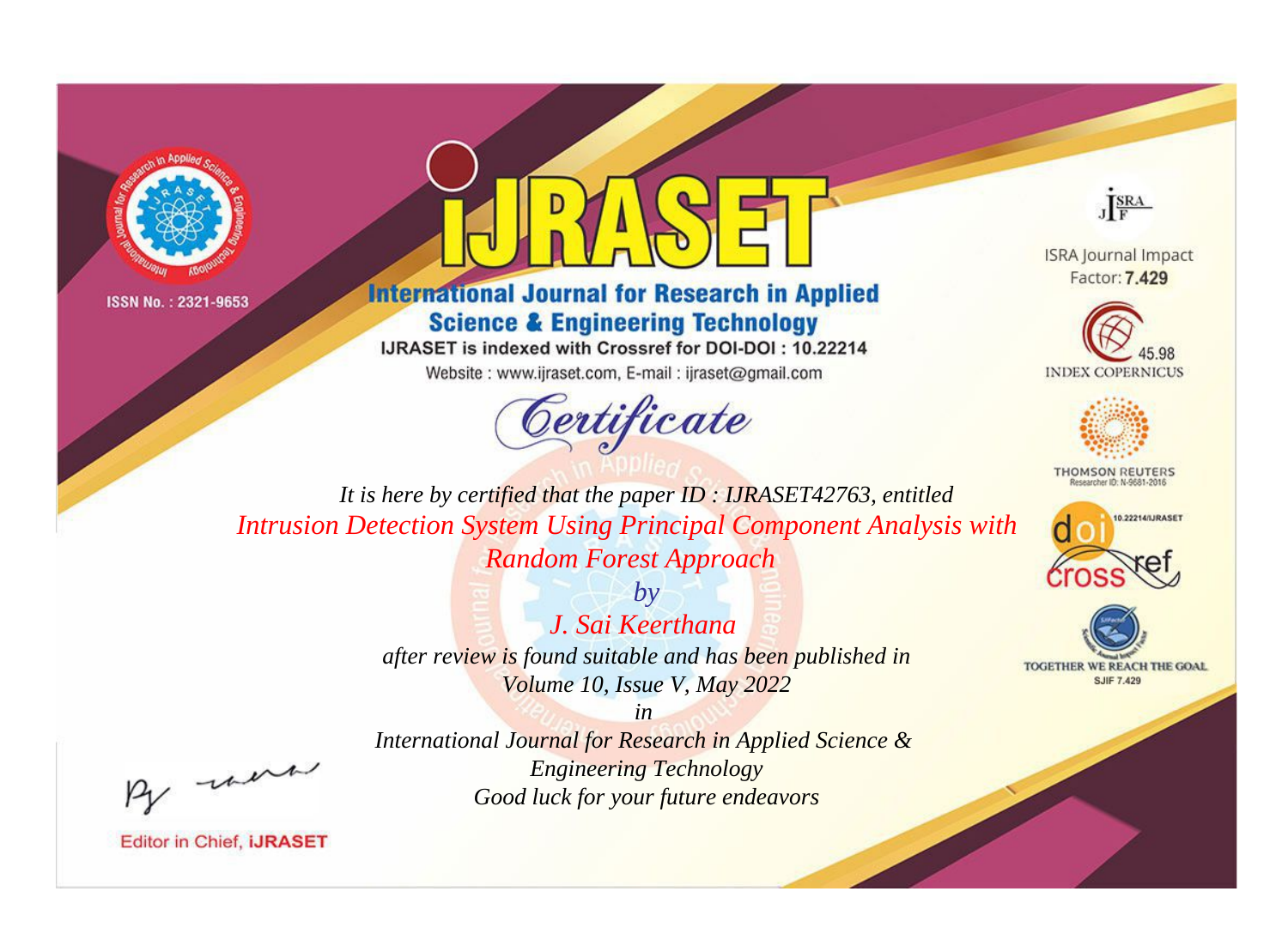



**International Journal for Research in Applied Science & Engineering Technology** 

IJRASET is indexed with Crossref for DOI-DOI: 10.22214

Website: www.ijraset.com, E-mail: ijraset@gmail.com





**ISRA Journal Impact** Factor: 7.429





**THOMSON REUTERS** 



TOGETHER WE REACH THE GOAL **SJIF 7.429** 

*It is here by certified that the paper ID : IJRASET42763, entitled Intrusion Detection System Using Principal Component Analysis with Random Forest Approach*

> *by G. Tejaswini after review is found suitable and has been published in Volume 10, Issue V, May 2022*

, un

*International Journal for Research in Applied Science & Engineering Technology Good luck for your future endeavors*

*in*